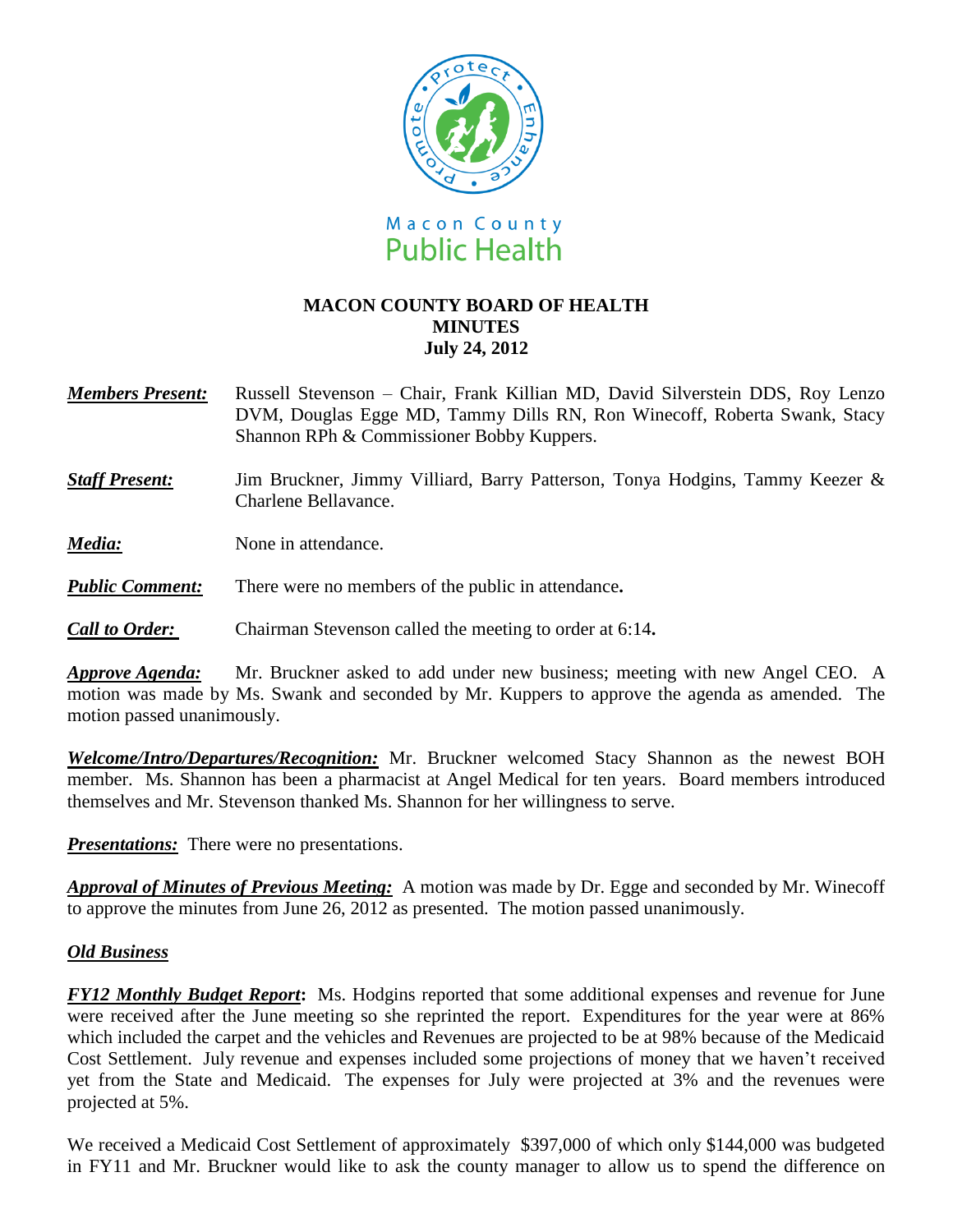moving and outfitting a new adult dental clinic in a larger facility. Mr. Kuppers suggested that if Mr. Bruckner can convince the commissioners that this is a revenue neutral process that it would go a long way to convincing them to allow the money to be spent there. A motion was made by Mr. Winecoff and seconded by Dr. Silverstein to have Mr. Bruckner formulate a plan for moving and outfitting the adult dental clinic in a new facility to bring to the county manager and the commissioners. The motion passed unanimously.

Dr. Egge asked if the salary for the child dentist position had been brought up to the salary of the adult dental position. Mr. Bruckner indicated he had discussed this issue with the county manager and based on the salary survey the child dental position is within the range the survey has identified. Mr. Bruckner has indicated that the survey information is based on a pay scale and not necessarily what other counties are actually paying that staff member. The County Manager has asked the survey company to go back and ask some different questions to try to get the actual salary that is being paid and not what the pay scale for the position is.

Mr. Bruckner reported that there was an announcement regarding cuts to state funding. Legislature put 4.6 million dollars into preventive measures. It has been decided at the state level that this money will be spent on the QUIT Line and for ten counties in the state to operate TRU programs. In addition, Mr. Bruckner reported that there was an additional 1.2 million dollar cut in funding due to realignment of state family planning dollars away from public health to Planned Parenthood by the state legislature. Due to this cut we could lose \$12,000 in family planning funding, but state is working on a plan to realign other maternal child health funds to cover the loss; more to come.

*Training for Well Contractors*: Mr. Patterson reported that well drillers are required to have 6 hours of continuing education per year. EH will be setting up an annual training for local well drillers and charging approximately \$75.00 for attendance. EH will also be having speakers come in to discuss legislative issues, science based topics, and impacts on the aquifer such as contamination and sustainability. The training is anticipated to be approved by the Well Contractors Certification Commission for late September. In addition, Western Carolina University has received a grant to study the geomorphology of Western NC and is interested in working with the well drillers, Environmental Health (EH) and sharing information from the EH GIS database.

## *New Business*

*1983 Camp Ground Ordinance*: Mr. Bruckner referred the board to a copy of the ordinance in their packets. Mr. Patterson reported that this ordinance has not been enforced and most staff did not even know it existed. It was suggested to the board that the ordinance be rescinded due to the fact that all parts of the ordinance are covered by currently existing laws and rules of the Department of Public Health. A motion was made by Dr. Egge and seconded by Mr. Winecoff to eliminate the ordinance. The motion passed unanimously.

*Personnel Committee – Health Director Evaluation*: Mr. Stevenson asked for volunteers to participate in the annual performance review of Mr. Bruckner as the Health Director. Tammy Dills and Dr. Killian indicated he would be willing to participate.

## *Board Training and Information*

The board members were asked by Ms. Bellavance to replace the current pages in their board of health notebooks with the updated pages in their meeting packets. It was mentioned that for accreditation purposes all notebooks must be identical.

**Announcements:** Mr. Bruckner invited the board to attend a training day on August 29<sup>th</sup> from 9:00 am to 4:00 at Macon Bank called "How to Handle People with Tack and Skill". He also invited them to attend the